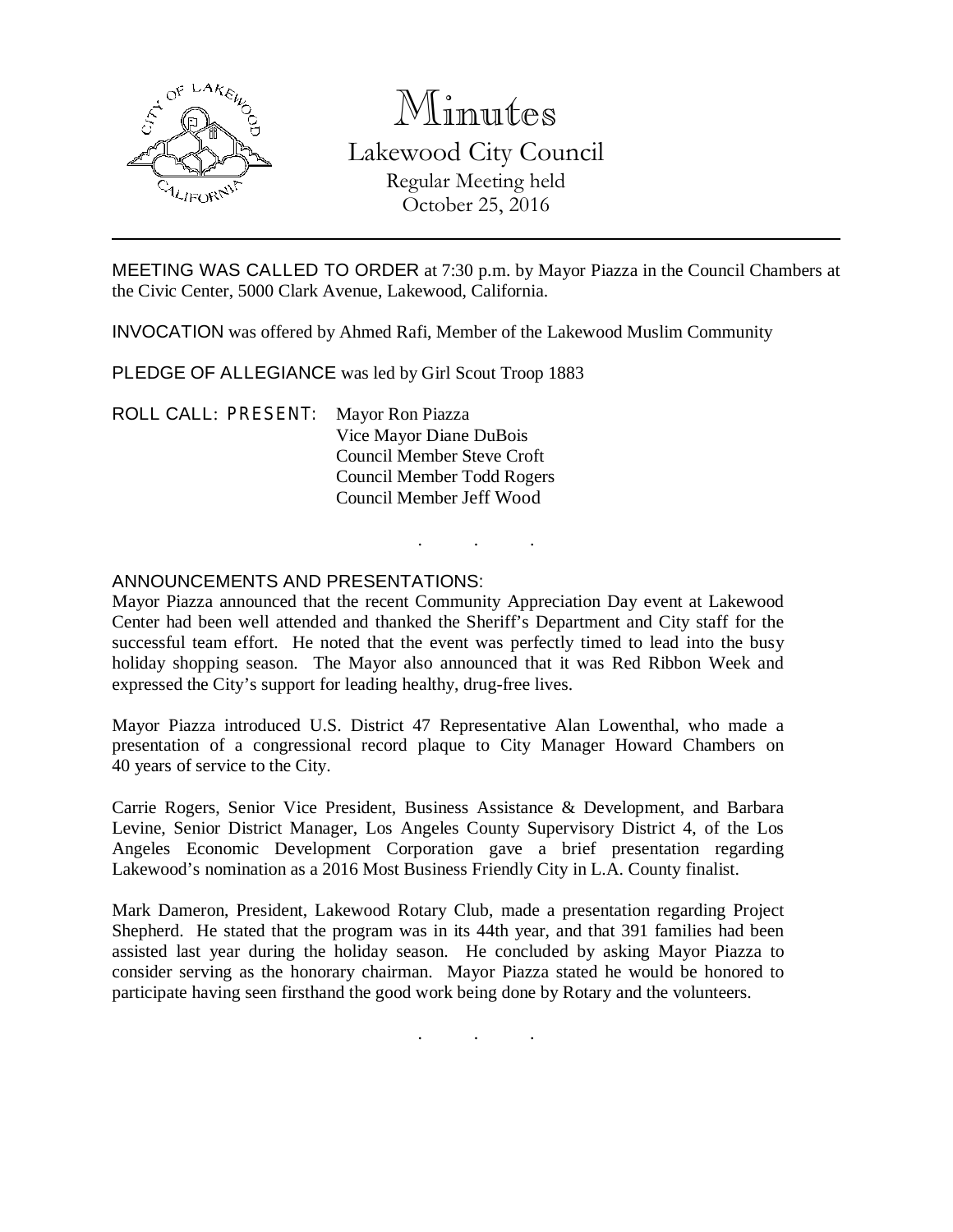ROUTINE ITEMS:

Vice Mayor DuBois requested that Routine Item 1 be considered separately.

VICE MAYOR DUBOIS MOVED AND COUNCIL MEMBER CROFT SECONDED TO APPROVE ROUTINE ITEMS 2 THROUGH 4.

- RI-2 Approval of Personnel Transactions
- RI-3 Approval of Registers of Demands
- RI-4 Approval of Bank Account Agreement with Farmers and Merchants Bank of Lakewood

UPON ROLL CALL VOTE, THE MOTION WAS APPROVED:

AYES: COUNCIL MEMBERS: Croft, DuBois, Rogers, Wood and Piazza NAYS: COUNCIL MEMBERS: None

RI-1 Approval of Minutes of the Meeting held October 11, 2016

COUNCIL MEMBER WOOD MOVED AND COUNCIL MEMBER ROGERS SECONDED TO APPROVE ROUTINE ITEM 1. UPON ROLL CALL VOTE, THE MOTION WAS APPROVED:

AYES: COUNCIL MEMBERS: Croft, Rogers, Wood and Piazza NAYS: COUNCIL MEMBERS: None ABSTAIN: COUNCIL MEMBERS: DuBois

## 2.1 • ADOPTION OF RESOLUTIONS FOR THE 2017 GENERAL MUNICIPAL ELECTION

. . .

City Attorney Steve Skolnik stated that the resolutions contained in the agenda pertained to the General Municipal Elections to be held on March 7, 2017. He reported that the City had been notified by the Registrar-Recorder/County Clerk that the Los Angeles County Board of Supervisors was expected to call for a Special Countywide Election, to place before voters a ballot measure to address homelessness and other issues, to be held on the same date. He explained that the options provided in the resolutions were for the City to either consolidate with the County if there was a countywide special election held on March 7th or to conduct a standalone election if the County did not hold the special election. He added that as new information had recently become available from the County, the latest revision to the resolution calling for the election included additional elements pertaining to candidate's statements. It was the recommendation of staff that the City Council adopt the proposed resolutions regarding the General Municipal Election, and authorize the retention of Martin & Chapman Company for election services and supplies.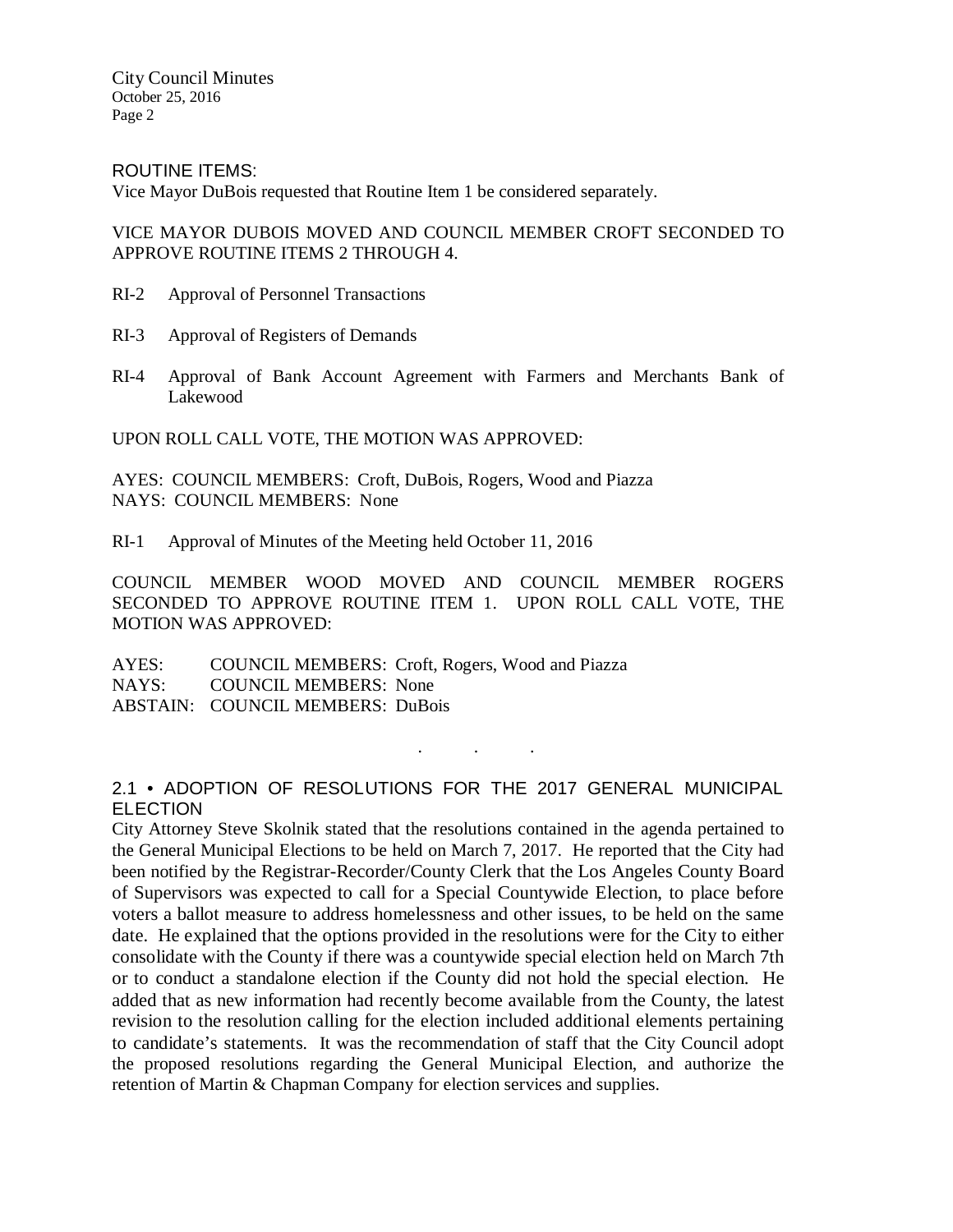2.1 • ADOPTION OF RESOLUTIONS FOR THE 2017 GENERAL MUNICIPAL ELECTION - Continued

a. RESOLUTION NO. 2016-62; A RESOLUTION OF THE CITY COUNCIL OF THE CITY OF LAKEWOOD, CALIFORNIA, CALLING AND GIVING NOTICE FOR THE HOLDING OF A GENERAL MUNICIPAL ELECTION TO BE HELD IN SAID CITY ON TUESDAY, MARCH 7, 2017, FOR THE ELECTION OF CERTAIN OFFICERS OF SAID CITY AS REQUIRED BY THE PROVISIONS OF THE LAWS OF THE STATE OF CALIFORNIA PERTAINING TO GENERAL LAW CITIES

b. RESOLUTION NO. 2016-63; A RESOLUTION OF THE CITY COUNCIL OF THE CITY OF LAKEWOOD, CALIFORNIA, REQUESTING THE BOARD OF SUPERVISORS OF THE COUNTY OF LOS ANGELES TO RENDER SPECIFIED SERVICES TO THE CITY RELATING TO THE CONDUCT OF A GENERAL MUNICIPAL ELECTION TO BE HELD ON TUESDAY, MARCH 7, 2017

COUNCIL MEMBER WOOD MOVED AND COUNCIL MEMBER ROGERS SECONDED TO ADOPT RESOLUTIONS NO. 2016-62 AND NO. 2016-63. UPON ROLL CALL VOTE, THE MOTION WAS APPROVED:

. . .

AYES: COUNCIL MEMBERS: Croft, DuBois, Rogers, Wood and Piazza NAYS: COUNCIL MEMBERS: None

2.2 • ADOPTION OF RESOLUTION NO. 2016-64; DECLARING OPPOSITION TO PROPOSITION 57 – THE PUBLIC SAFETY AND REHABILITATION ACT OF 2016 Carol Flynn Jacoby, Deputy City Manager, showed a brief video, displayed slides and made a presentation based on the memo in the agenda. She indicated that Proposition 57 would increase parole chances for felons convicted of "non-violent crimes" and would give them more opportunities to earn credits for good behavior. It would also allow judges, not prosecutors, to decide whether to try certain juveniles as adults in court. The proposition qualified for the ballot when Governor Jerry Brown added his plan to overhaul the rules regarding parole eligibility for inmates serving time for non-violent crimes to a proposed ballot initiative that was already being vetted and dealt solely with juvenile justice. In June 2016, the Supreme Court upheld this action and overturned the lower court ruling that initially blocked the measure. On October 6, 2016, the League of California Cities established an oppose position on Proposition 57. The California District Attorneys Association (CDAA) had been the primary opponent of Proposition 57, arguing that the language would introduce drastic changes to sentencing laws, including eligibility for parole that would disregard enhancements such as use of a deadly weapon, commission of a crime to benefit a criminal street gang, or prior prison terms; would disregard consecutive sentences for the commission of multiple offenses; and would provide prison officials with broad authority to award increased conduct credits, including to murderers and rapists. She stated that according to the CDAA, the measure would significantly undermine more than 40 years of criminal justice policies approved by the Legislature and California voters that were designed to enhance public safety and protect crime victims' rights.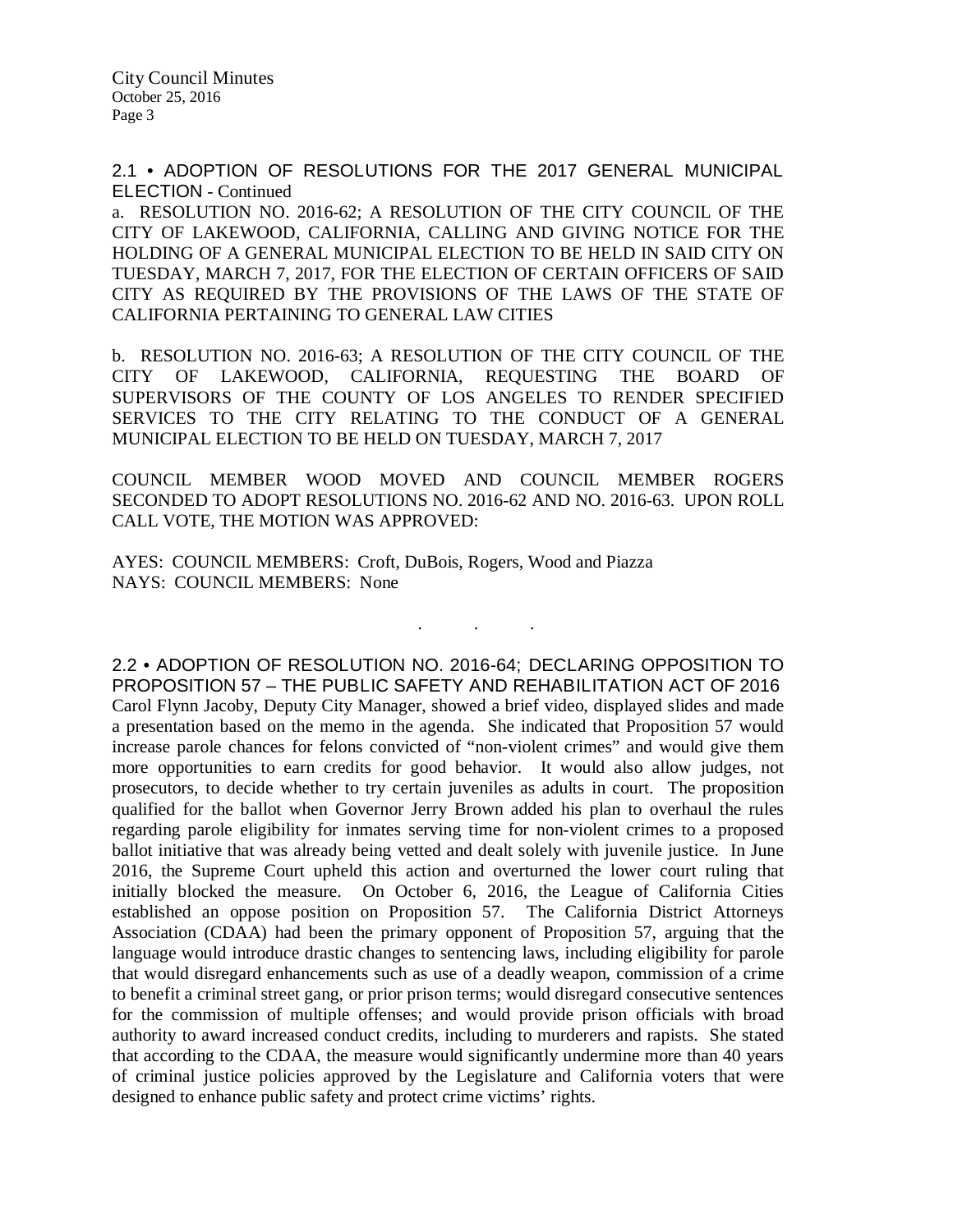### 2.2 • RESOLUTION NO. 2016-64; DECLARING OPPOSITION TO PROPOSITION 57 – THE PUBLIC SAFETY AND REHABILITATION ACT OF 2016 - Continued

The proposal conflicted with other constitutional and legislative provisions, including the use of enhancements mandated by The Victims' Bill of Rights (Proposition 8), the truth-insentencing provisions of Marsy's Law, the treatment of serious juvenile offenders provided in Proposition 21, human trafficking law, and the Three Strikes law. She concluded by stating it was recommended that the City Council join the League of California Cities and adopt the proposed resolution opposing Proposition 57.

Council Member Rogers expressed appreciation for the comprehensive report. He noted that he did not share the Governor's assertion that Proposition 57 would reduce crime. He stated that he believed offenders should be held accountable for criminal activity and that while the state would experience financial savings as claimed by the television advertisements, there would be costs to local governments and communities who were being victimized. Council Member Rogers explained that due to limited resources for diversion or intervention programs, offenders who did not face criminal prosecution lacked the incentive to participate in such efforts outside of prison.

In response to Council Member Wood's inquiry, City Manager Howard Chambers stated that if the proposed resolution were adopted, an eMagazine article would be sent to over 20,000 residents the following day to announce Council's position on Proposition 57.

Mayor Piazza and Vice Mayor DuBois expressed support for the proposed resolution noting that it was important to take a stand to keep the community safe.

RESOLUTION NO. 2016-64; A RESOLUTION OF THE CITY COUNCIL OF THE CITY OF LAKEWOOD DECLARING OPPOSITION TO PROPOSITION 57 – THE PUBLIC SAFETY AND REHABILITATION ACT OF 2016

COUNCIL MEMBER ROGERS MOVED AND VICE MAYOR DUBOIS SECONDED TO ADOPT RESOLUTION NO. 2016-64. UPON ROLL CALL VOTE, THE MOTION WAS APPROVED:

AYES: COUNCIL MEMBERS: Croft, DuBois, Rogers, Wood and Piazza NAYS: COUNCIL MEMBERS: None

2.3 • ADOPTION OF RESOLUTION NO. 2016-65; DECLARING SUPPORT FOR ACCOUNTABILITY IN CRIMINAL PROSECUTION AND SENTENCING IN THE STATE OF CALIFORNIA

. . .

The Deputy City Manager made a presentation based on the memo in the agenda and reported that after decades of historic lows, crime had been increasing in California communities, including Lakewood. The trend in the state had been to protect perpetrators of crime instead of the victims of their crimes.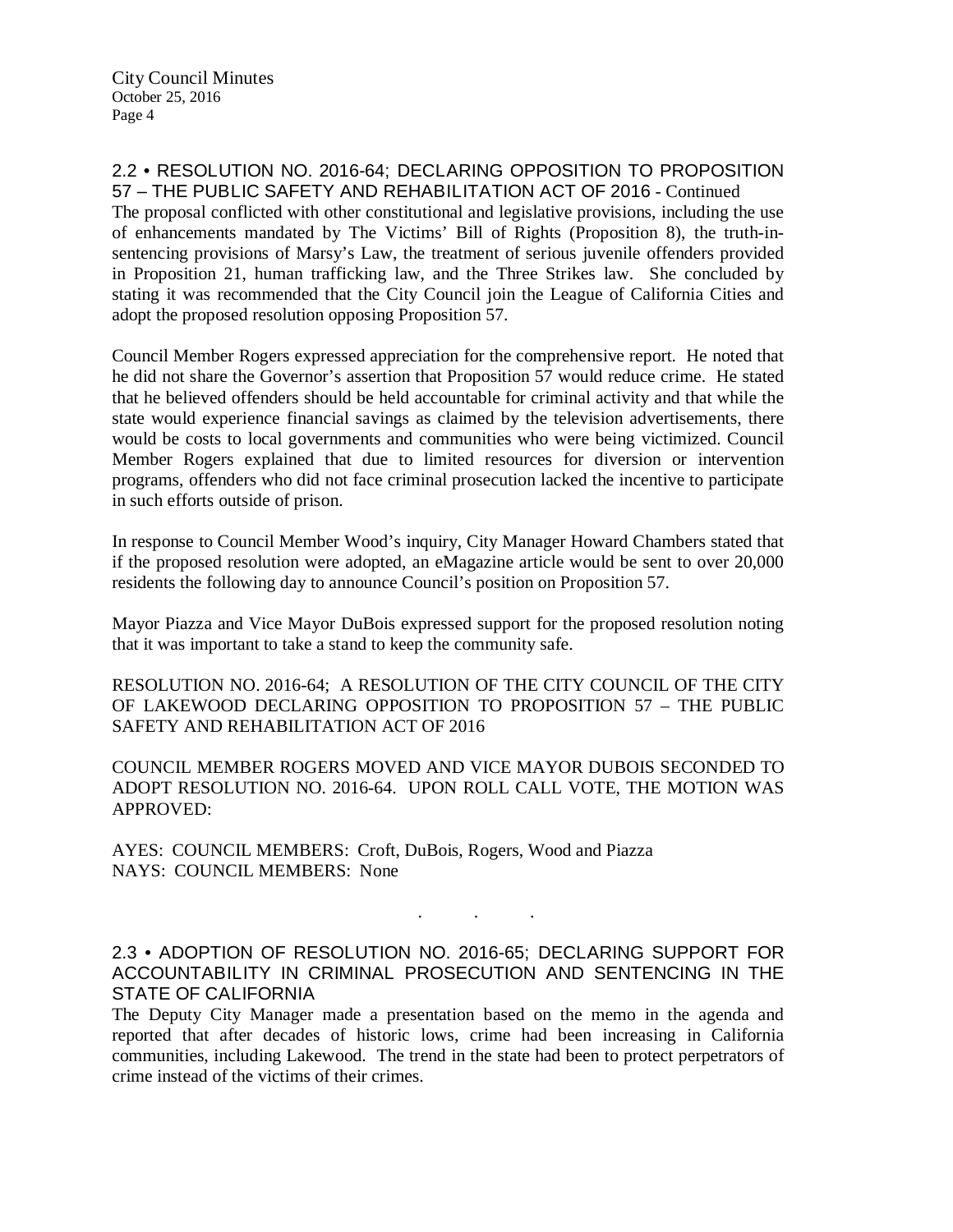# 2.3 • ADOPTION OF RESOLUTION NO. 2016-65; DECLARING SUPPORT FOR ACCOUNTABILITY IN CRIMINAL PROSECUTION AND SENTENCING IN THE STATE OF CALIFORNIA – Continued

She stated it was important to support and defend the public and our deputy sheriffs and police officers and hold perpetrators of crime accountable for their actions. The public safety realignment of 2011/12 released 58,746 inmates from state prison. Proposition 47 in 2014 downgraded more crimes as misdemeanors which resulted in increasing numbers of offenders staying on city streets instead of being prosecuted and imprisoned. After the implementation of AB 109 and Proposition 47 the state of California experienced 15,000 more violent crimes in 2015 than in 2014. California Department of Justice statistics showed an increase in violent crime of 10 percent in 2015. The upcoming ballot measure Proposition 57 would make changes to the State Constitution to increase the number of inmates eligible for parole consideration and would also result in still higher numbers of offenders on city streets. There was also a disturbing trend toward offenders attacking and killing law enforcement personnel. In the past five years, 52 peace officers in California had been killed in the line of duty – half by gunfire. The effects of decriminalization are dangerous and statewide. To improve this situation the following actions were required: support and defend victims of all crimes; support and defend law enforcement personnel; provide accountability and incentive for rehabilitation for non-violent criminals and drug offenders; to research and deal with the causes of increasing populations of the mentally ill and homeless; and account for the actual cost of decriminalization measures including increased victimization and negative impacts upon neighborhoods. The Public Safety Committee had reviewed the facts/data and believed that for maximum effectiveness, the City should work in cooperation with the California Contract Cities Association, the League of California Cities, and other cities and legislators. She stated it was recommended that the City Council adopt the proposed resolution declaring support for accountability in criminal prosecution and sentencing in the State of California and direct staff to explore opportunities to promote objectives through a public safety summit, developing legislation and coordinating law enforcement appreciation efforts.

Council Member Rogers identified some disturbing trends such as the current focus on the rights of offenders, the recent attacks on law enforcement and the approval to proceed with construction of a jail facility that at its opening would be overcrowded. He encouraged a coordinated effort among elected officials and government organizations to take tangible steps to express appreciation to law enforcement and to support victims of crime throughout the state.

Mayor Piazza urged his Council colleagues, as well-respected members of the community, to support the proposed resolution stating that taking a stand on the issue would send a clear message of its importance to other cities.

Council Member Wood suggested that as the City's representative on the California Contract Cities Association, he could bring the issue to the attention of the Executive Committee at their next meeting.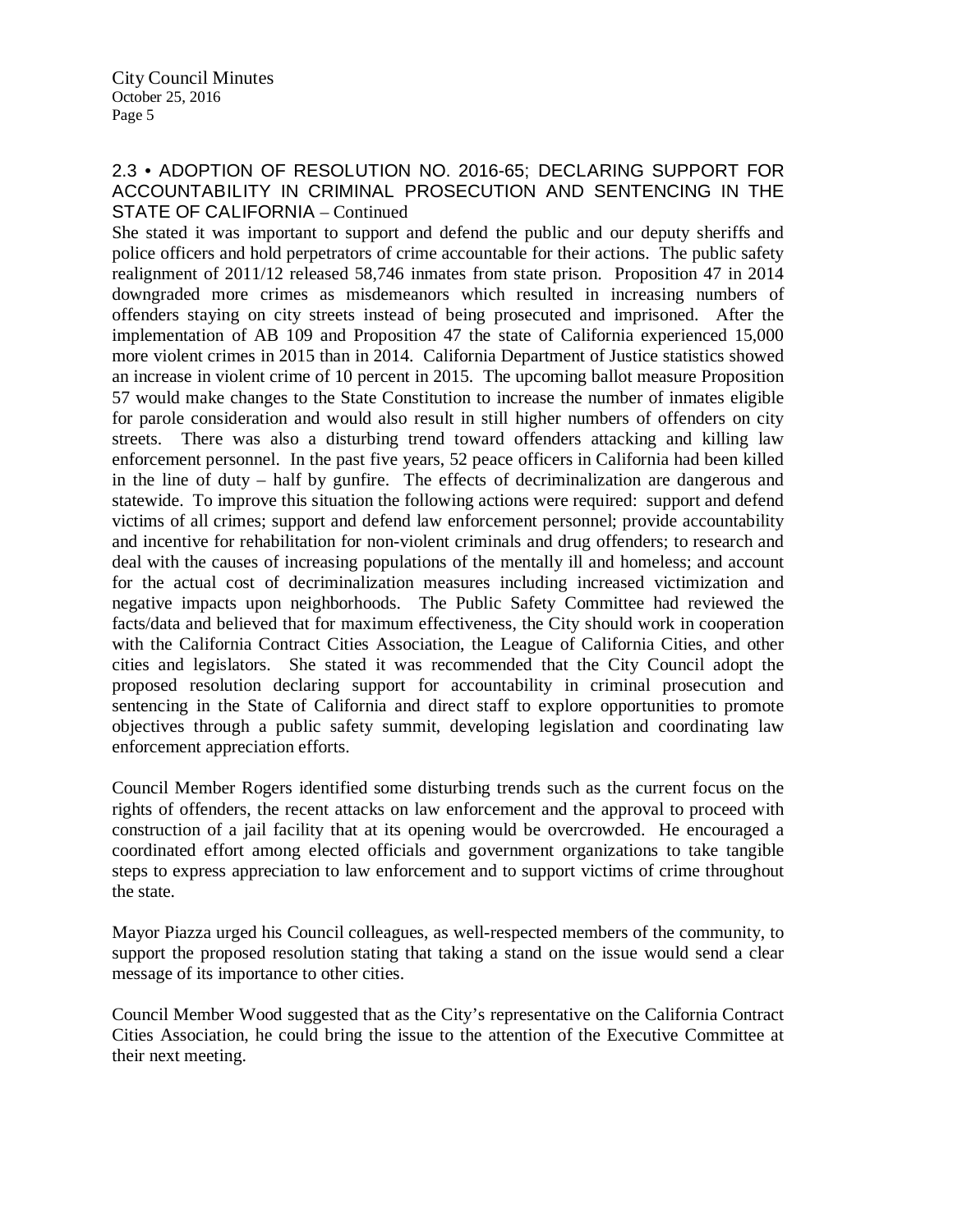2.3 • ADOPTION OF RESOLUTION NO. 2016-65; DECLARING SUPPORT FOR ACCOUNTABILITY IN CRIMINAL PROSECUTION AND SENTENCING IN THE STATE OF CALIFORNIA – Continued

RESOLUTION NO. 2016-65; A RESOLUTION OF THE CITY COUNCIL OF THE CITY OF LAKEWOOD DECLARING SUPPORT FOR ACCOUNTABILITY IN CRIMINAL PROSECUTION AND SENTENCING IN THE STATE OF CALIFORNIA

COUNCIL MEMBER CROFT MOVED AND VICE MAYOR DUBOIS SECONDED TO ADOPT RESOLUTION NO. 2016-65 AND FOR COUNCIL MEMBER WOOD TO PRESENT THE MATTER TO THE CALIFORNIA CONTRACT CITIES ASSOCIATION. UPON ROLL CALL VOTE, THE MOTION WAS APPROVED:

AYES: COUNCIL MEMBERS: Croft, DuBois, Rogers, Wood and Piazza NAYS: COUNCIL MEMBERS: None

### 3.1 • ADAPTIVE RECREATION/SPECIAL OLYMPICS ANNUAL REPORT

Recreation and Community Services Director Lisa Litzinger displayed slides and made a presentation based on the memo in the agenda. She stated that the City had offered the Adaptive Recreation and Special Olympics programs serving the needs of intellectually, developmentally and physically disabled individuals. She reported that over the years, the two programs had steadily grown, making a difference in the lives of the participants and providing equal recreation and leisure opportunities for people with special needs.

. . .

Chuck Martucci, Community Services Supervisor, stated that he was honored to oversee the program and to work with the athletes. He introduced Lorraine Delarosa, Zina Egbert, Jimmy Goff, Dustin Plunkett and Ana Goff, who shared their experiences with the programs.

Mayor Piazza commended the athletes, coaches and participants of the Adaptive Recreation and Special Olympics programs and recognized Chuck Martucci for his efforts in their success.

Council Member Croft stated that in his interactions with parents and guardians of the participants, they provided positive feedback and expressed appreciation for the program and the fundraising efforts.

## 3.2 • PRELIMINARY ENGINEERING DESIGN SERVICES FOR LAKEWOOD BOULEVARD REGIONAL CORRIDOR CAPACITY ENHANCEMENT PROJECT

. . .

Lisa Rapp, Director of Public Works, made a presentation based on the memo in the agenda and stated that the Los Angeles County Metropolitan Transportation Authority ( LACMTA) had provided a grant of \$3,600,000 in Measure R Funds for improvements as part of the Lakewood Boulevard Regional Corridor Capacity Enhancement Project and that the City Council had previously approved a Funding Agreement for design, plans, specifications and